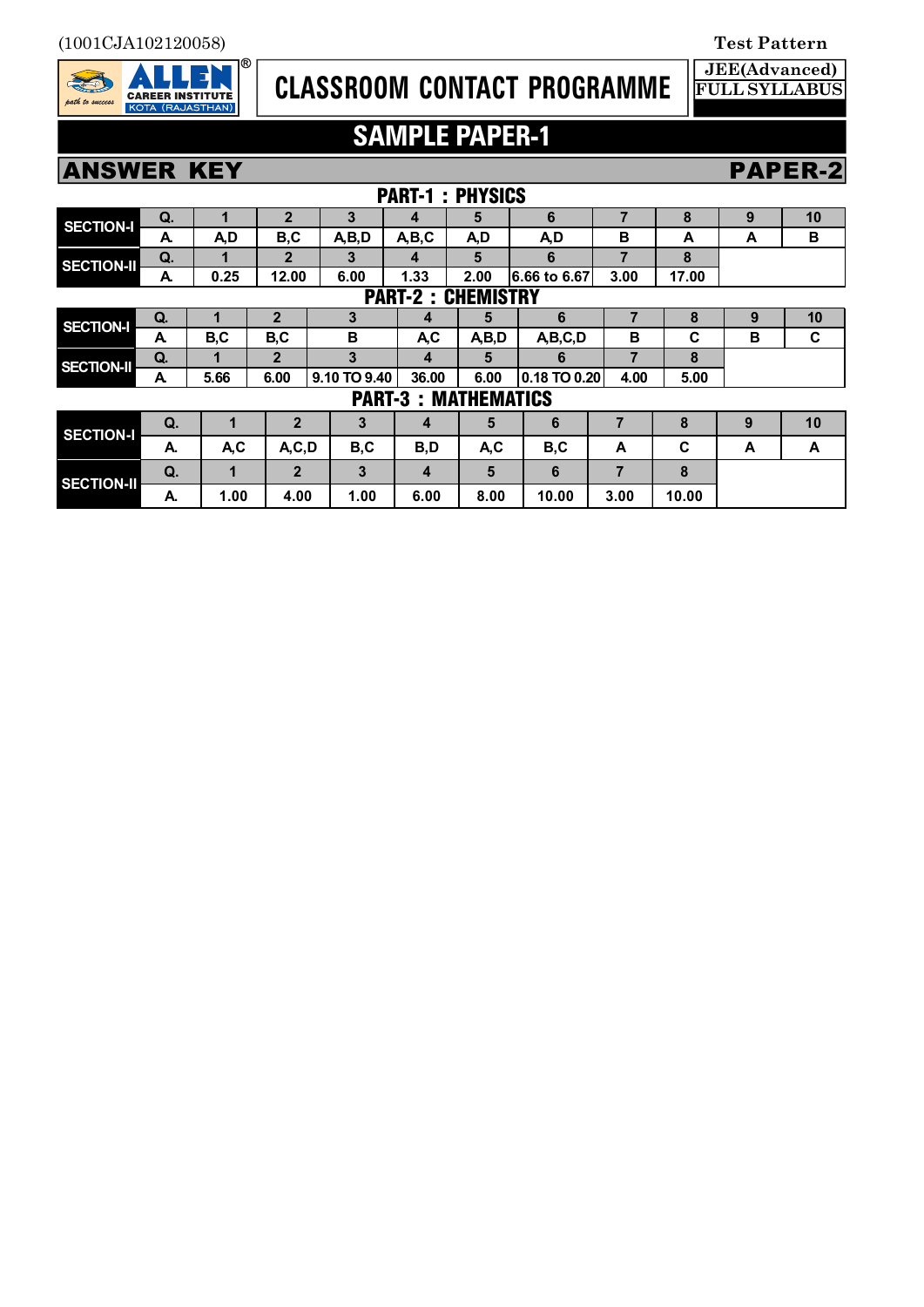

**8** +91-744-2757575 **info@allen.ac.in** @ www.allen.ac.in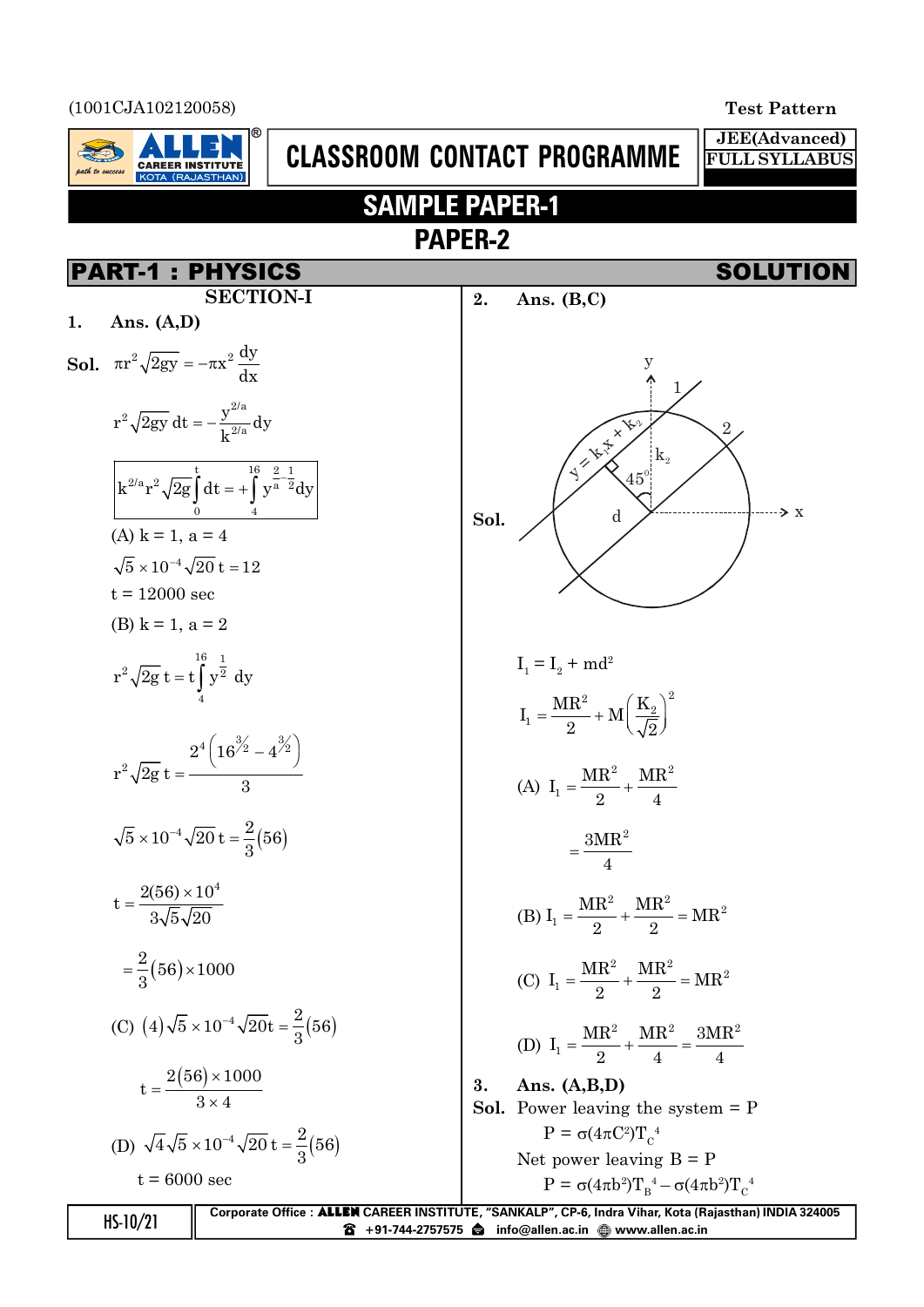$f_{\text{max}} = f_1 \mu mg$  $\bf{A}$  $f_{1(\text{max})} = \mu mg$ **Sol.** B  $\mathrm{f}_{\mathrm{2}}$ 

$$
f_{(max)} = 3 \mu mg
$$

Block 'B' always remains at rest as net force on B is zero.

$$
F_{\text{GROUND}} = \sqrt{f^2 + \mu}
$$
  
=  $\sqrt{(\mu mg)^2 + (3mg)^2}$   
=  $\frac{mg\sqrt{9 + \mu}}{F}$ 

**5. Ans. (A,D)**

**Sol.** Simplified diagram may be



So there will be current in each ring and so magnetic force on them will be nonzero.

### **6. Ans. (A,D)**

**Sol.**  $30 = \frac{\varepsilon_1}{20}(4)$  $\frac{8}{1}$  $\varepsilon_1 = 150$ 

$$
\epsilon_2 = \frac{\epsilon_1}{20} \times 6 = 45V
$$

**7. Ans. (B)**

**Sol.** I  $P \propto V$  $W^+$ 

$$
\frac{1}{V} \propto V
$$
  
T \propto V<sup>2</sup>  
U = +ve  
Q = 4

II.  $w^+$  $\Delta U = 0$  $\theta = +$ III  $\Delta U = 0$  $W^ \theta = -$ IV w–  $U = -V \propto T$  $\theta = -w$ I A,C,D II A,B,D III B,E IV B,E **8. Ans. (A) Sol.** (A)  $\frac{1}{2}(P_0 + 2P_0) 4V_0 = 6P_0V_0$  $\frac{1}{6}(P_0 + 2P_0) 4V_0 = 6P_0V$ 2  $+2P_0$ )  $4V_0 = 0$ (B) $AB$   $P \propto V$  $T \propto V^2$ 2  $A = \begin{matrix} 4 & v_0 \\ 0 & 0 \end{matrix}$  $B \sim 0$  $T_{\rm A}$  (4V)  $T_{\rm_B}$  (8V)  $(4V_0)^2$  $=\left(\frac{1}{8V_0}\right)^{1/2}$  $T_B = 400$  K.  $\triangle UAB = nCUDT$  $\frac{3}{25}$  $\frac{3}{2}$  $\left(\frac{25}{2}\right)$   $\times$  300 = 450J  $25\,2\sqrt{3}$  $-\frac{3}{25}\frac{3}{2}\left(\frac{25}{3}\right)\times300=$  $(C)$  WCYCLIZ =  $(4P_0)7V_0 + (R_0 + 4R_0)3V_0 + P_0V_0$  $(4P_0) 7V_0 + \frac{1}{2}(R_0 + 4R_0) 3V_0 + P_0V$ 2  $-(4P_0)7V_0 + \frac{1}{2}(R_0 + 4R_0)3V_0 +$  $28 + \frac{15}{9} + 1$   $P_0V_0 = \frac{-39}{9}P_0V_0$  $2$   $7^{-0.0}$   $2$  $-\left(28 + \frac{15}{2} + 1\right) P_0 V_0 = -$ (D)UCD =  $U_{CD} = nCv\Delta T = \frac{3}{25} \frac{3}{8} (-700)$ 25 2  $= nCv\Delta T = \frac{6}{35} \frac{e}{c}$  $T_B$  = 400 L  $T_c$  = 800 K  $T_B$  = 100 K  $CD = V \propto T$ **9. Ans. (A) Sol.** 2  $\frac{1}{2}$  $F = \frac{mv^2}{r} = \frac{ke}{r^4}$  $=\frac{mv}{r} = \frac{ke}{r^4}$  .... (1)  $v^2 \propto \frac{1}{r^3}$  $v^2 \propto \frac{1}{2}$ r  $\infty$  $mvr = \frac{nh}{r}$ 2  $=$  $\frac{\pi}{\pi}$  .... (2) vr  $\propto$  n 3 2 3  $v^2 \propto \frac{v}{c}$ n  $\propto \frac{v}{r^3}$   $\left| v \propto n^3 \right|$ 

 $\rm r \varpropto n^{-2}$ 

1001CJA102120058 HS-11/21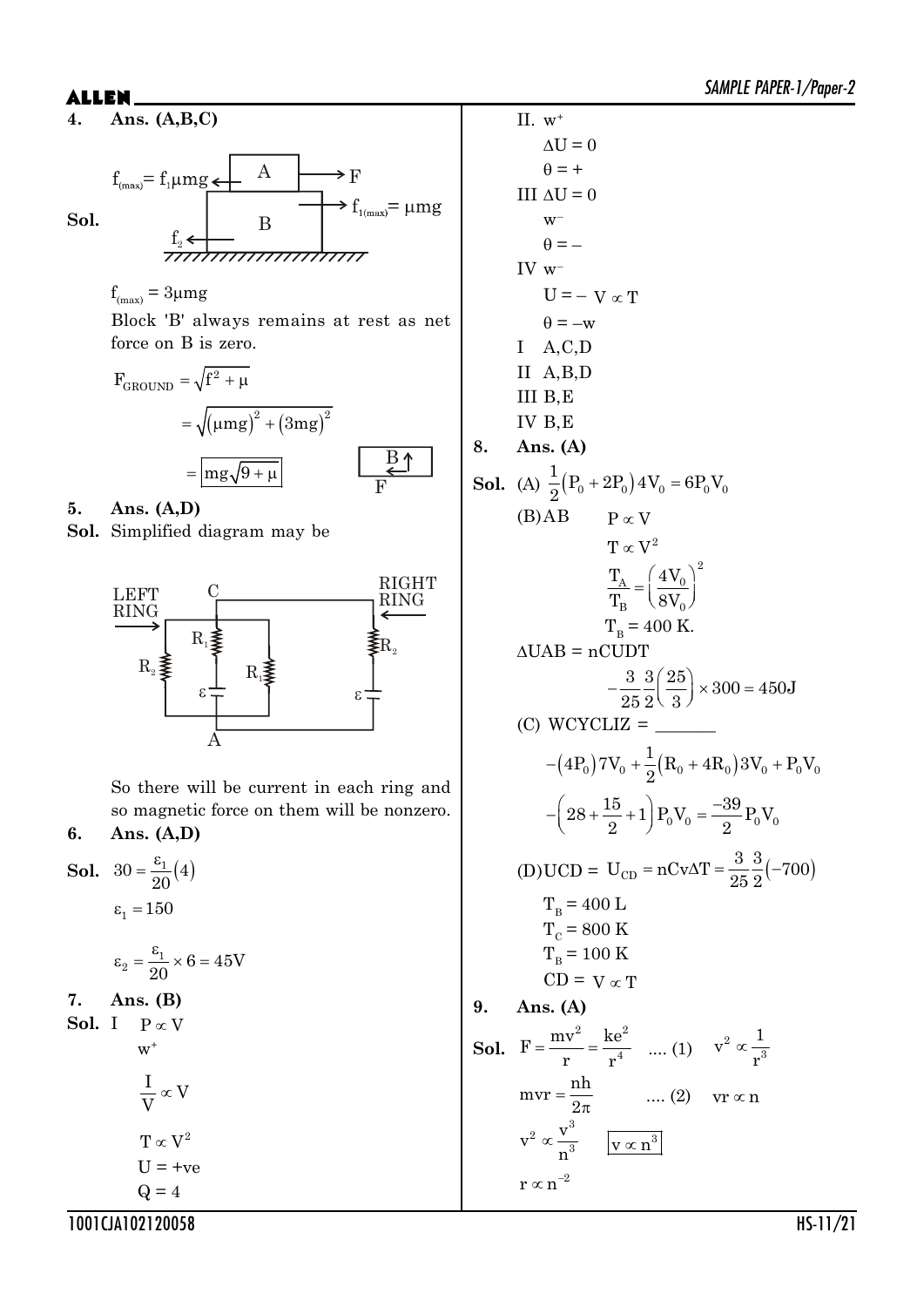$$
2. \quad \text{Ans. } 12.00
$$

**Sol.** Let the body be displaced through an angle  $\theta$  about its mean position.



Net torque on the body at this position about C.

 $\tau = -(2Ka\theta a \cos \theta + mga \sin \theta)$ 

 $= -(2Ka^2 + mga)\theta$ 

(where  $\theta$  is small, sin  $\theta = \theta$  and cos  $\theta = 1$ ) Angular acceleration

$$
\alpha = \frac{\tau}{I} = -\frac{-\left(2Ka^2 + mga\right)\theta}{\frac{m \times (2a)^2}{12} + \frac{m \times (2a)^2}{3}}
$$

or 
$$
\alpha = -\frac{-\left(2Ka^2 + mga\right)}{5ma^2}
$$

$$
\Rightarrow \omega = \sqrt{\frac{(2Ka^2 + mga)}{5ma^2/3}} = \sqrt{\frac{6K}{5m} + \frac{3g}{5a}}
$$

$$
= \sqrt{\frac{6}{5} \times \frac{96}{6} + \frac{30}{5 \times 5} \times 104} = 12 \text{ rad/s}
$$

$$
3. \quad \text{Ans. } 6.00
$$



(D) 
$$
2\pi r \ln^{-2}
$$
  
\n(C) 
$$
L = mvr \propto n
$$
  
\n(D) 
$$
\mu = NIA \propto n^{5}n^{-4}
$$
  
\n
$$
\mu \propto n
$$
  
\n10. Ans. (B)  
\nSol. 
$$
U = U_0 \ln \left(\frac{r}{r_0}\right)
$$
  
\n
$$
F = \frac{mv^2}{r} = \frac{U_0 r_0}{r} \frac{1}{r_0} = \frac{U_0}{r}
$$
  
\n
$$
v \propto r^0
$$
  
\n
$$
mvr = \frac{nh}{2\pi}
$$
  
\n
$$
vr \propto n
$$
  
\n
$$
r \propto n
$$
  
\n(A) 
$$
I \propto \frac{v}{r} = n^{-1}
$$
  
\n(B) 
$$
B \propto \frac{I}{r} \propto \frac{v}{r^2} \propto n^{-2}
$$
  
\n(C) 
$$
L = mvr \propto n
$$
  
\n(D) 
$$
\mu = NIA \propto \frac{v}{r}r^2 \propto vr
$$
  
\n
$$
\mu \propto n
$$

(A)  $I = \frac{dq}{dt} = \frac{e}{R} = \frac{e}{2}$ dt T  $2\pi r$ 

> $I \propto \frac{V}{r} \propto \frac{n^3}{n^{-2}}$  $\frac{x}{r} \propto \frac{1}{n}$

 $B = \frac{\mu_0 I}{2} \propto \frac{n}{2}$ 

 $=\frac{\mu_0 I}{2} \propto$ 

3

 $\rm _0 I$ <sub>or</sub>  $\rm n^5$ 

 $\pi$ 

2

 $=$ 

(B)

### **SECTION-II**

**1. Ans. 0.25**

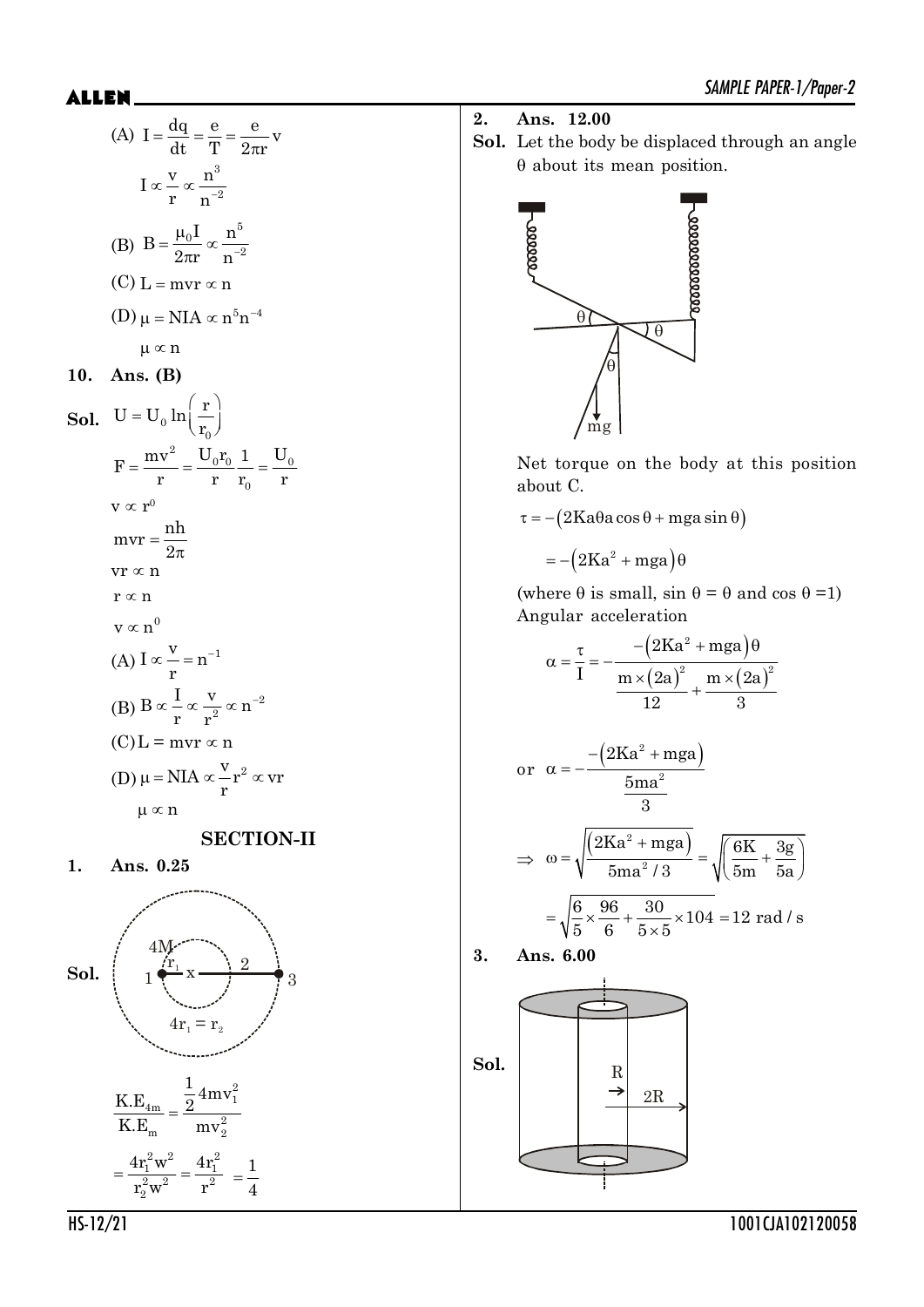$$
H = -K, 2\pi r l \frac{dT}{dr}
$$

$$
\int_{R_1}^{R_2} \frac{H dr}{2\pi r l} = -K \int_{T_1}^{T_2} dT
$$

$$
H = \frac{2\pi / k (T_1 - T_2)}{\ln \frac{R_2}{R_1}} H_i = H_f
$$

$$
\therefore n = 6
$$





$$
I_2 = 4I_1
$$
  

$$
\frac{10}{RV} = \frac{4(10)}{(4 + RV)}
$$
  

$$
4 + RV = 4RV
$$
  

$$
3RV = 4
$$
  

$$
RV = 1.33
$$

**5. Ans. 2.00**

**Sol.** 
$$
\int d\tau = 2 \int_{R}^{2R} \frac{\mu_0 I_1 I_2}{2\pi x} \times \sin 30^\circ dx
$$

$$
\tau = 20
$$



SAMPLE PAPER-1/Paper-2 \$//(1 **6. Ans. 6.66 to 6.67 Sol.** D B A (Origin) y  $\Rightarrow$  x Potential on vertex of cube of side a is  $\mathbf{V_0}$ Let  $V \propto \frac{1}{\alpha} - \rho^x a^y$ 0  $V \propto \frac{1}{1-\rho^x}$ a 4  $\propto \frac{1}{\rho^x}$  $\pi\varepsilon$ Dimensionally  $x = 1$ ,  $y = 2$ If side is made half potential at vertex  $V^{\,}_{0}$ 4  $=$ Net potential at centre due to eight cubes of side  $\frac{a}{2} = 8 \times \frac{V_0}{4}$  $= 8 \times$  $\frac{0}{1}$  = 2 $V_0$  $8 \times \frac{V_0}{I} = 2V$ 4  $x \frac{0}{0} = 2$ **7. Ans. 3.00 Sol.**  $\ell = 16.2 \pm 0.1$  cm  $b = 10.1 \pm 0.1$  cm  $\ell$  b = 163.62 ± 2.6 cm<sup>2</sup> **using proper rules**  $\ell$  b = 164  $\pm$  3 cm<sup>2</sup> **8. Ans. 17.00 Sol.** 53° 40° 37° 3° 1  $1\sin 53 = \frac{4}{3}\sin r$ 3  $=$  $\frac{4}{5} = \frac{4}{8} \sin r_1$ 5 3  $=$  $\Rightarrow$  r<sub>1</sub> = 37°  $\Rightarrow$  r<sub>2</sub> = 3°  $\frac{4}{5} \times \sin 3$  $\frac{4}{3} \times \sin 3^\circ = \text{sine} \implies e = 4^\circ$  $\delta = i + e - A$  $= 53 + 4 - 40$ 

 $= 17$ °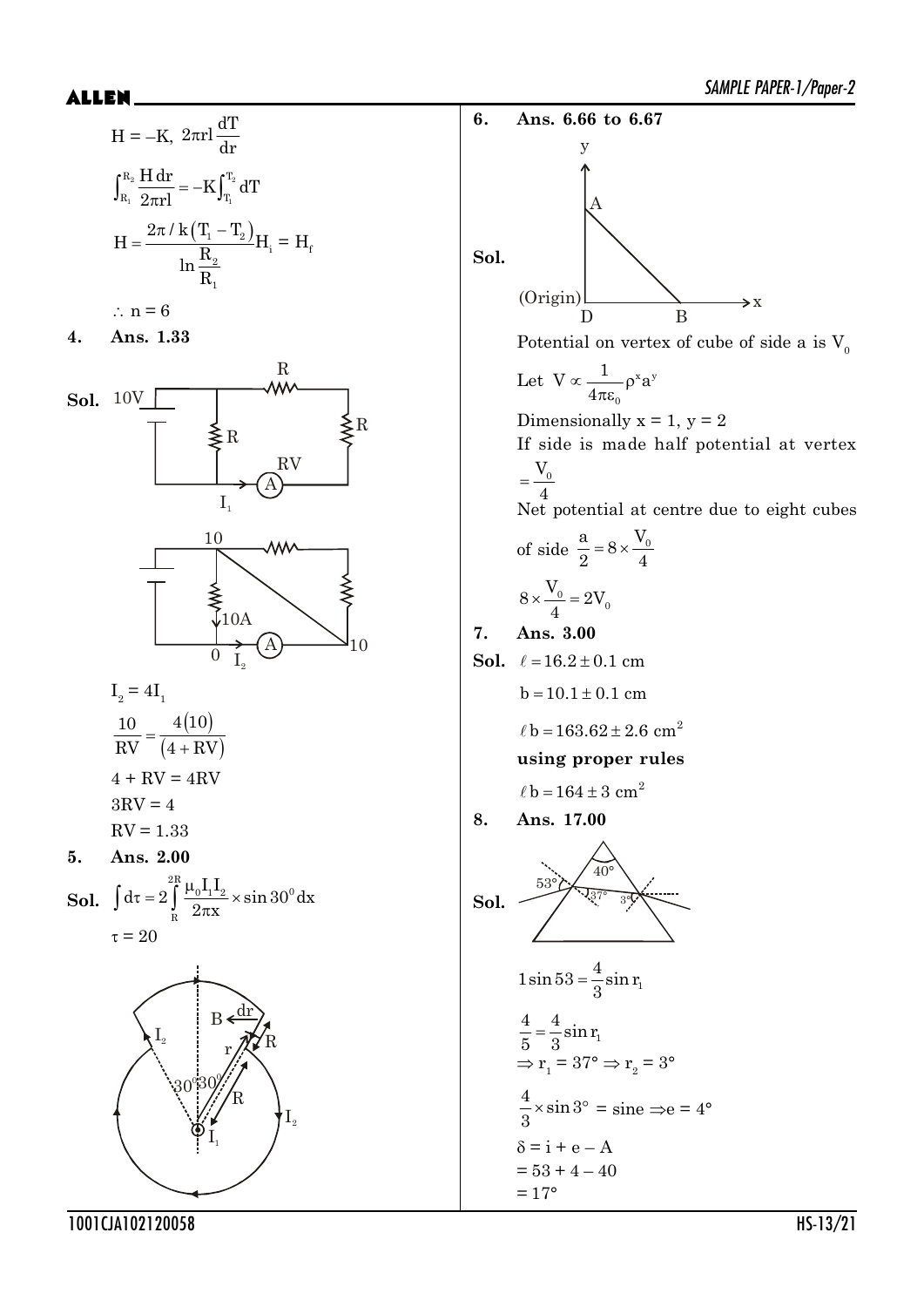|                | Г-2 : СНЕ                                                                                                                                                                                                                                                 |                            | <b>SOLUTIC</b>                                                                                                                                                                                                                                                                              |
|----------------|-----------------------------------------------------------------------------------------------------------------------------------------------------------------------------------------------------------------------------------------------------------|----------------------------|---------------------------------------------------------------------------------------------------------------------------------------------------------------------------------------------------------------------------------------------------------------------------------------------|
| 1.<br>2.<br>3. | <b>SECTION-I</b><br>Ans. $(B,C)$<br>Ans.(B,C)<br>Ans. $(B)$<br>0H                                                                                                                                                                                         | 5.<br>6.<br>7.<br>8.<br>9. | Ans. $(A,B,D)$<br>Ans. $(A,B,C,D)$<br>Ans. $(B)$<br><b>Sol.</b> P-(3); Q-(1),(5); R-(1),(2),(5); S-(3)<br>Ans. $(C)$<br>Ans. $(B)$                                                                                                                                                          |
| Sol.           | Functional group is phenol.<br>CH <sub>s</sub><br>$CH_2$ -OH<br>Functional group is Alcohol.                                                                                                                                                              | 10.<br>Sol.                | Ans. $(C)$<br>(P) $E_{cell} = -\frac{0.0591}{9} \log \frac{C}{2C} = 8.89 \times 10^{-3}$<br>Spontaneous, cell works, conc. cell.<br>(Q) $E_{cell} = -0.0591 \log \frac{1}{1} = 0$                                                                                                           |
| 4.             | Ans. $(A, C)$<br><b>Sol.</b> $X^+ + H_2O \rightleftharpoons XOH + H^+$<br>$K_{\text{H}} = \frac{k_{\text{w}}}{k_{\text{b}}} = \frac{10^{-14}}{4 \times 10^{-5}} = 2.5 \times 10^{-10}$<br>$CH^2 \approx k_{\rm H}$<br>$(H^+)$ = Ch = $\sqrt{c \cdot k_H}$ | (S)                        | Non spontaneous, cell will not work conc.<br>cell.<br>(R) $E_{cell} = -\frac{0.0591}{9} \log \frac{0.01}{0.1^2} - 0.74 + 0.8 = 0.06$<br>Spontaneous, cell works.<br>$E_{cell} = -\frac{0.0591}{1} log \frac{CI^{-}}{K_{on}} - \frac{0.0591}{1} log \frac{I}{\left[Ag^{+}\right]}$           |
|                | $10^{-5} = \sqrt{c \times 2.5 \times 10^{-10}}$<br>$C = 0.4$ molar<br>$0.4 = \frac{80}{M} \times \frac{1}{2}$ $\Rightarrow$ $M_{xy} = \frac{40}{0.4} = 100$<br>$h = \sqrt{\frac{k_{\rm H}}{C}} = \sqrt{\frac{2.5 \times 10^{-10}}{0.4}}$                  | 1.                         | $=\frac{0.0591}{2} \log \frac{0.1 \times 0.1}{K}$ = +ve<br>Spontaneous, cell works, conc. cell.<br>at anode,<br>$\text{Ag}(s) + \text{Cl}^-(aq) \rightarrow \text{AgCl}(s) + e^-$<br><b>SECTION-II</b><br>Ans. (5.66)<br><b>Sol.:</b> [Range 5.5 to 5.7]                                    |
|                | $h = 2.5 \times 10^{-5}$<br>%h = $2.5 \times 10^{-3}$<br>$r_{x^+} + r_{y^-} = \sqrt{3} \frac{a}{2}$<br>1.6 + 1.864 = $r_{x^+} + r_{y^-} = \frac{\sqrt{3}}{2}a$<br>$a = 4\AA$<br>density = $\frac{1 \times \frac{100}{N_0}}{(4 \times 10^{-8})^3}$ gm/cc   | 2.<br>3.                   | $PI = \frac{2.2 + 9.1}{2} = \frac{11.3}{2} = 5.66$<br>Ans. (6.00)<br><b>Sol.:</b> 2, 3, 4, 6, 7, 8<br>With coordination number six and<br>oxidation state $+2$ , wo $(n - 1)d$ orbitals<br>are not available for $d^2sp^3$ .<br>Ans. (9.10 to 9.40)<br><b>Sol.:</b> $z = 1 + \frac{Pb}{RT}$ |
|                | $= 2.6$ gm/c.c.                                                                                                                                                                                                                                           |                            | $\frac{dz}{dp} = \frac{1}{10} = \frac{L}{RT}$                                                                                                                                                                                                                                               |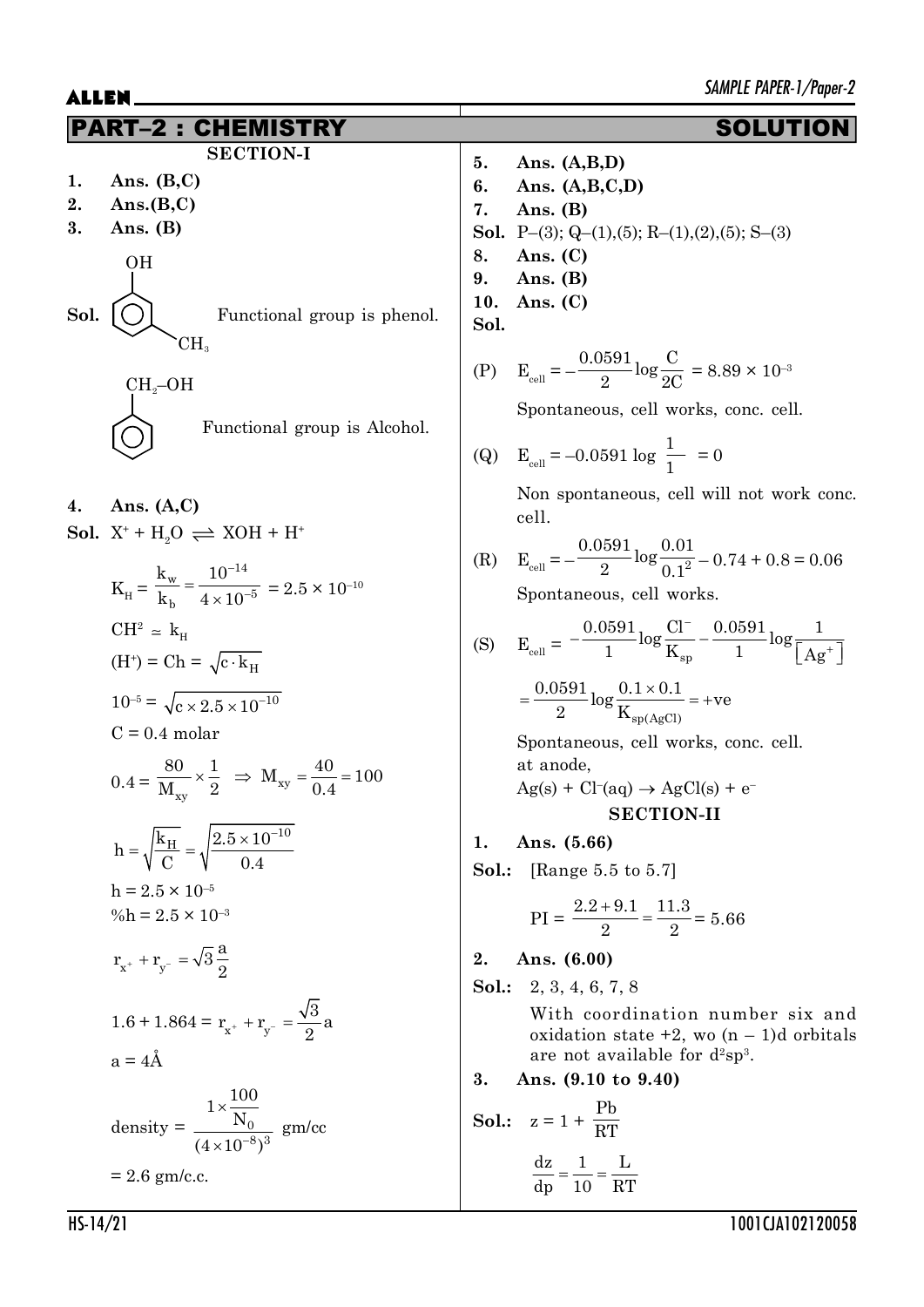$$
b = \frac{RT}{10} = \frac{22.4}{10} = 2.24
$$
  
\n
$$
4 \times V \times N_0 = 2.24
$$
  
\n
$$
V = \frac{2.24}{4 \times 6} \times 10^{-23} \ell
$$
  
\n
$$
= \frac{2.24 \times 1000}{24} \times 10^{-23} \text{ cm}^3
$$
  
\n
$$
= 9.33 \times 10^{-22} \text{ cm}^3
$$
  
\n4. Ans. (36.00)  
\nSol.: (a) ZrI<sub>4</sub> Oxidation state = 4  
\n(b) [Ni(CO)<sub>4</sub>] Bond order = 3  
\n(c) Na<sub>2</sub> [Zn(CN)<sub>4</sub>] = 3  
\n5. Ans. (6.00)  
\nSol. All aldehyde hemeacetal α-hydroxy keto  
\ngroup, HCHO, can be oxidised by Tollen's  
\nregent.

 $(i)$ ,  $(ii)$ ,  $(iii)$ ,  $(v)$ ,  $(vi)$ ,  $(viii)$ 

#### **6. Ans. (0.18 to 0.20)**

**Sol.:**

 $5.$ 

$$
\mathrm{HNO_3} + 2\mathrm{H_2SO_4} \rightleftharpoons \mathrm{NO_2}^+ + \mathrm{H_3O}^+ + 2\mathrm{HSO_4}^-
$$

- 1 100
- 0.7 99.7 0.3 0.3 0.6  $\approx$  100

Total moles of particles =  $0.7 + 0.3 + 0.3 + 0.6$ 

 $= 1.9$ 

$$
\therefore \qquad m = 1.9 \times \frac{1000}{9800} \approx 0.19
$$

**7. Ans. (4.00)**

**Sol.:**

(A) 
$$
Ag_2CrO_4 \downarrow (yellow) + NH_3 \rightarrow
$$

$$
[Ag(NH_3)_2]^+ + CrO_4^{2-}
$$

- (B)  $Cu(OH)_2 \cdot CuSO_4 \downarrow (blue) + 8NH_3 \rightarrow$  $2[\text{Cu(NH<sub>3</sub>)<sub>4</sub>]<sup>2+</sup> + SO<sub>4</sub><sup>2-</sup> + 2OH<sup>-</sup>$
- (C) PbSO<sub>3</sub> $\downarrow$  (white) + 4OH<sup>-</sup>  $\rightarrow$

$$
[Pb(OH)_4]^{2-} + SO_3^{2-}
$$

Soluble in sodium hydroxide not in  $NH<sub>3</sub>$ .

- (D) Soluble in sodium hydroxide not in  $NH<sub>3</sub>$ .
- (E)  $\text{Ni(OH)}_{2} \downarrow \text{(green)} + 6\text{NH}_{2} \rightarrow \text{[Ni(NH}_{3})_{6}]^{2+}$ (deep blue coloration) + 2OH–
- (F)  $Zn_2(PO_4)_2 \downarrow (white) + 12NH_3 \rightarrow$  $3[Zn(NH_3)_4]^{2+} + 2PO_4^{3-}$
- (G) Insoluble in  $NH<sub>3</sub>$ , soluble appreciably in boiling concentrated  $H_2SO_4$ .
- (H)  $Bi(OH)_{2}NO_{3}$  is insoluble in NH<sub>3</sub>.
- (I) Mn(OH)<sub>2</sub> is insoluble in excess conc. solution of ammonia
- **8. Ans. (5.00)**
- **Sol.** Chloroform given by

$$
\text{CH}_3-\text{CH}_2-\text{OH},\n\qquad \qquad \begin{picture}(10,10) \put(0,0){\line(1,0){10}} \put(15,0){\line(1,0){10}} \put(15,0){\line(1,0){10}} \put(15,0){\line(1,0){10}} \put(15,0){\line(1,0){10}} \put(15,0){\line(1,0){10}} \put(15,0){\line(1,0){10}} \put(15,0){\line(1,0){10}} \put(15,0){\line(1,0){10}} \put(15,0){\line(1,0){10}} \put(15,0){\line(1,0){10}} \put(15,0){\line(1,0){10}} \put(15,0){\line(1,0){10}} \put(15,0){\line(1,0){10}} \put(15,0){\line(1,0){10}} \put(15,0){\line(1,0){10}} \put(15,0){\line(1,0){10}} \put(15,0){\line(1,0){10}} \put(15,0){\line(1,0){10}} \put(15,0){\line(1,0){10}} \put(15,0){\line(1,0){10}} \put(15,0){\line(1,0){10}} \put(15,0){\line(1,0){10}} \put(15,0){\line(1,0){10}} \put(15,0){\line(1,0){10}} \put(15,0){\line(1,0){10}} \put(15,0){\line(1,0){10}} \put(15,0){\line(1,0){10}} \put(15,0){\line(1,0){10}} \put(15,0){\line(1,0){10}} \put(15,0){\line(1,0){10}} \put(15,0){\line(1,0){10}} \put(15,0){\line(1,0){10}} \put(15,0){\line(1,0){10}} \put(15,0){\line(1,0){10}} \put(15,0){\line(1,0){10}} \put(15,0){\line(1,0){10}} \put(15,0){\line(1,0){10}} \put(15,0){\line(1,0){10}} \put(15,0){\line(1,0){10}} \put(15
$$

$$
\begin{matrix} & 0 \\ & || & \\ \text{Ph--C--CH}_3 & \text{CCl}_3-\text{C--H} \end{matrix}
$$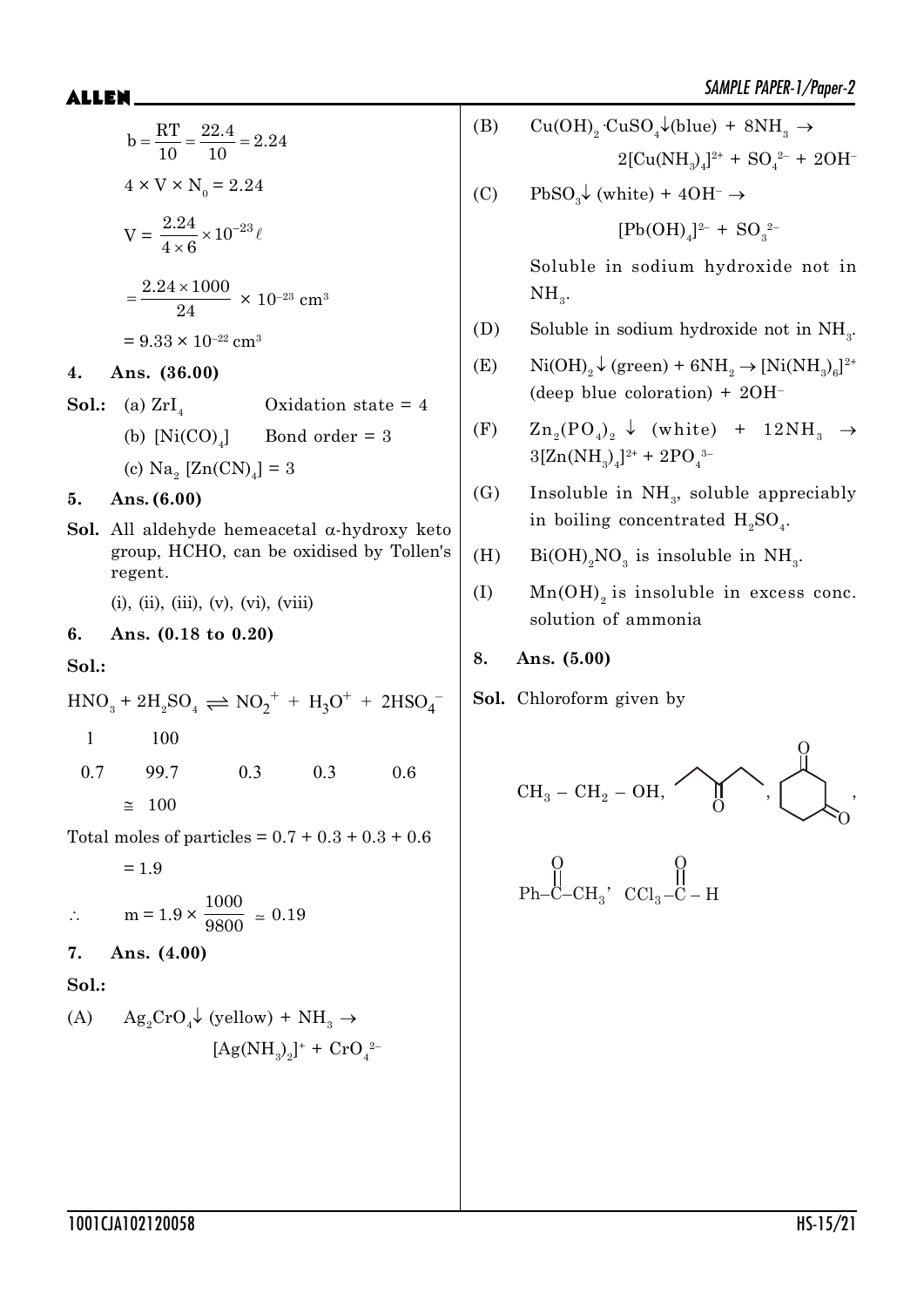#### PART-3 : MATHEMATICS SOLUTION **SECTION-I**

**1. Ans. (A,C)**

**Sol.** Plane ABE is 
$$
\begin{vmatrix} x & y & z \\ 0 & 2 & 3 \\ 2 & 0 & 0 \end{vmatrix} = 0
$$



$$
x(0) - y(-6) + z(-4) = 0
$$
  
\n
$$
\Rightarrow 3y - 2z = 0
$$

### **2. Ans. (A,C,D)**

- **Sol.**  $z_1$ ,  $z_2$  lie on the circle whose centre is  $(-2, -3)$ and radius is equal to.
	- :  $arg (z_3 z_1) = arg (z_3 z_2)$  $\Rightarrow$  z<sub>1</sub>, z<sub>2</sub> and z<sub>3</sub> are collinear  $PA \cdot PB = PT^2$  $|z_3 - z_1|$   $|z_3 - z_2|$  = OP<sup>2</sup> – OT<sup>2</sup>  $= 36 + 81 - 16$  $= 101$



 $|z_1 - z_2|$  is maximum  $\Rightarrow$   $z_1$  and  $z_2$  are extremities of diameter,  $|z_1| = 4 - \sqrt{13}$ and  $z_2 = 4 + \sqrt{13}$  $\therefore$   $|z_1 z_2| = 16 - 13 = 3$  $|z_1| + |z_2| = 8$ 

**3. Ans. (B,C)**

**Sol.** 
$$
(A^{-1}BA)^{-1} = 2(\text{adj } A)
$$
  
 $A^{-1}BA = 2 \text{ adj } A$   
 $BA = 2A (\text{adj } A) = 2|A| I_3$   
 $B = 2|A|A^{-1} = 10A^{-1}$ 

$$
\therefore \ \det(B) = 10^3 \times \frac{1}{5} = 200
$$

$$
Tr.(B) = 10 Tr.(A^{-1}) = 10 \times 3 = 30
$$

- **4. Ans. (B,D)**
- **Sol.** As tangents are perpendicular to each other and its points of intersections

$$
P\left(\frac{7}{5}, -\frac{4}{5}\right)
$$
 lies on directrix. AB is focal

chord.

Equation of AB is  $x - y = 4$ , as focus is  $(\alpha, \beta)$ so  $\alpha - \beta = 4 \implies \beta = \alpha - 4$ 

Now  $\angle$ ASP = 90 $^{\circ}$ 

$$
\Rightarrow \frac{-2-\alpha+4}{2-\alpha} \cdot \frac{-\frac{4}{5}-\alpha+4}{\frac{7}{5}-\alpha}
$$

$$
\Rightarrow \frac{2-\alpha}{2-\alpha} \cdot \frac{\frac{16}{5}-\alpha}{\frac{7}{5}-\alpha} = -1
$$

$$
\Rightarrow \frac{16}{5} - \alpha = \alpha - \frac{7}{5}; \ \alpha = \frac{23}{10}
$$

$$
\Rightarrow \text{ Focus is } \left(\frac{23}{10}, -\frac{17}{10}\right)
$$

Also, 
$$
\ell_1 = AS = \frac{3\sqrt{2}}{10}
$$
,  $\ell_2 = BS = \frac{27\sqrt{2}}{10}$ 

$$
\frac{1}{a} = \frac{1}{\ell_1} + \frac{1}{\ell_2} \implies a = \frac{27\sqrt{2}}{100} \implies 4a = \frac{27\sqrt{2}}{25}
$$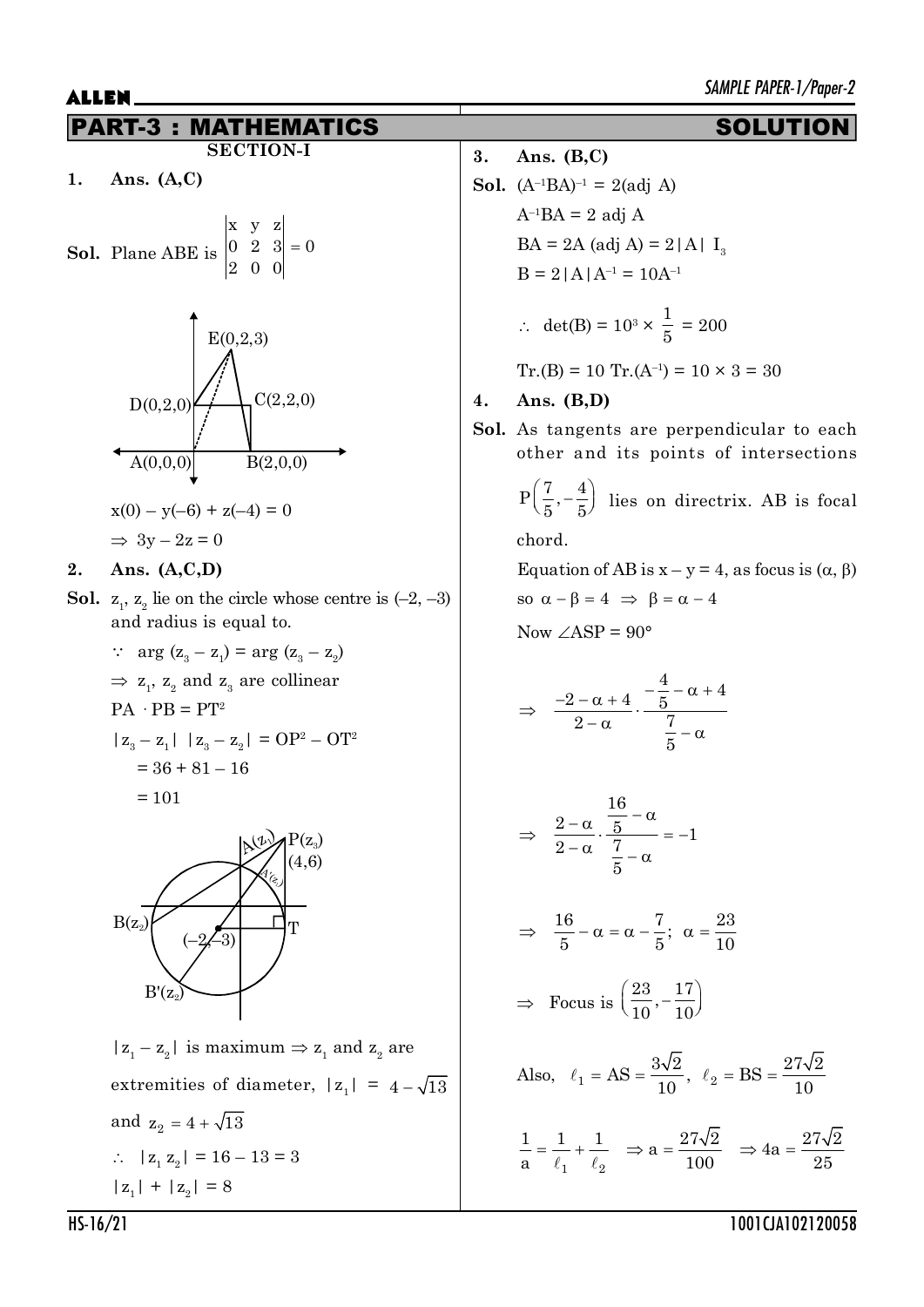**5. Ans. (A,C)**

**Sol.** 
$$
I_0 = \int_0^{\pi/4} \frac{\left(x - \frac{\pi}{4}\right)^{50}}{I} \frac{\sec^2 x \, dx}{II}
$$

$$
-50\int_{0}^{\pi/4} \left(x - \frac{\pi}{4}\right)^{49} \cdot \tan x \ dx
$$

 $=\left[\left(x-\frac{\pi}{4}\right) \quad \tan x\right]_0$ 

 $0 - \left[ \left( \frac{\mathbf{x} - \frac{1}{4}}{\mathbf{a}} \right)$   $\left[ \tan \frac{\mathbf{x}}{2} \right]_0$  $I_0 = ||x - \frac{\kappa}{\epsilon}|$  tan x 4

$$
\therefore I_0 = -50 \int_0^{\pi/4} \left( x - \frac{\pi}{4} \right)^{49} \tan x \, dx
$$

$$
\therefore I_1 = \frac{\int_{0}^{\pi/4} (x - \frac{\pi}{4})^{50} \sec^2 x \, dx}{\int_{0}^{\pi/4} (x - \frac{\pi}{4})^{49} \cdot \tan x \, dx} = -50
$$

$$
I_2 = \frac{1}{100} \int_{0}^{\pi/4} \frac{\left(x - \frac{\pi}{4}\right)^{100}}{I} \cdot \frac{\sec^2 x \, dx}{II}
$$

$$
-\int_{0}^{\pi/4} x^{99} \left(\frac{1-\tan x}{1+\tan x}\right) dx
$$

Apply King prop.,

 $I_2 = 0$  $\therefore$   $I_1 < I_2$  $I_1 \cdot I_2 = 0$ 

$$
6. \quad \text{Ans. (B,C)}
$$

**Sol.** 
$$
\frac{\cos A}{a} = \frac{b^2 + c^2 - a^2}{2abc}, \frac{\cos B}{b} = \frac{c^2 + a^2 - b^2}{2abc}, \frac{\cos C}{c} = \frac{a^2 + b^2 - c^2}{2abc}
$$

$$
\therefore \frac{\cos A}{a} + \frac{\cos B}{b} + \frac{\cos C}{c} = \frac{a^2 + b^2 + c^2}{2abc}
$$

$$
\& \frac{1}{r_1} + \frac{1}{r_2} + \frac{1}{r_3} = \frac{s - a}{\Delta} + \frac{s - b}{\Delta} + \frac{s - c}{\Delta}
$$

$$
= \frac{3s - 2s}{\Delta} = \frac{s}{\Delta} = \frac{1}{r}
$$

**7. Ans. (A) Sol.**

$$
\frac{d (g(x))}{d f(x)} = \begin{cases}\n\frac{-2}{1 + (f(x))^{2}}, & f(x) \in (-1, 1) \\
\frac{-2}{1 + (f(x))^{2}}, & f(x) \in (-\infty, -1) \\
\frac{-2}{1 + (f(x))^{2}}, & f(x) \in (1, \infty)\n\end{cases}
$$

(P) 
$$
\frac{-2}{1 + (f(x))^2} = -\frac{1}{13}
$$

$$
\Rightarrow 1 + (f(x))^2 = 26
$$
  

$$
\Rightarrow f(x) = \pm 5
$$

$$
f(x) = 5 \text{ when } x = 10
$$
  

$$
f(x) = -5 \text{ when } x = -6
$$



 $f(x)$  has local maxima at  $x = 0$  and local minima at  $x = 2$ .

(R) From the graph of  $y = f(x)$  we can see that  $f(x) = -k$  has 2 positive and one negative root if  $-k \in (-3, 1)$  $\Rightarrow k \in (-1, 3)$ 

(S) 
$$
g'(x) = \frac{-2}{1 + (f(x))^2} \times f'(x)
$$
  
\n $g'(x) < 0 \Rightarrow f'(x) > 0$   
\n $\Rightarrow x \in (-\infty, 0) \cup (2, \infty)$   
\n8. Ans. (C)

**Sol.**

(P) 
$$
\frac{d^2y}{dx^2} = 6x - 4
$$

$$
\Rightarrow \frac{dy}{dx} = 3x^2 - 4x + c
$$
at  $x = 1$ , 
$$
\frac{dy}{dx} = 0 \Rightarrow c = 1
$$

$$
\therefore \frac{dy}{dx} = 3x^2 - 4x + 1
$$

1001CJA102120058 HS-17/21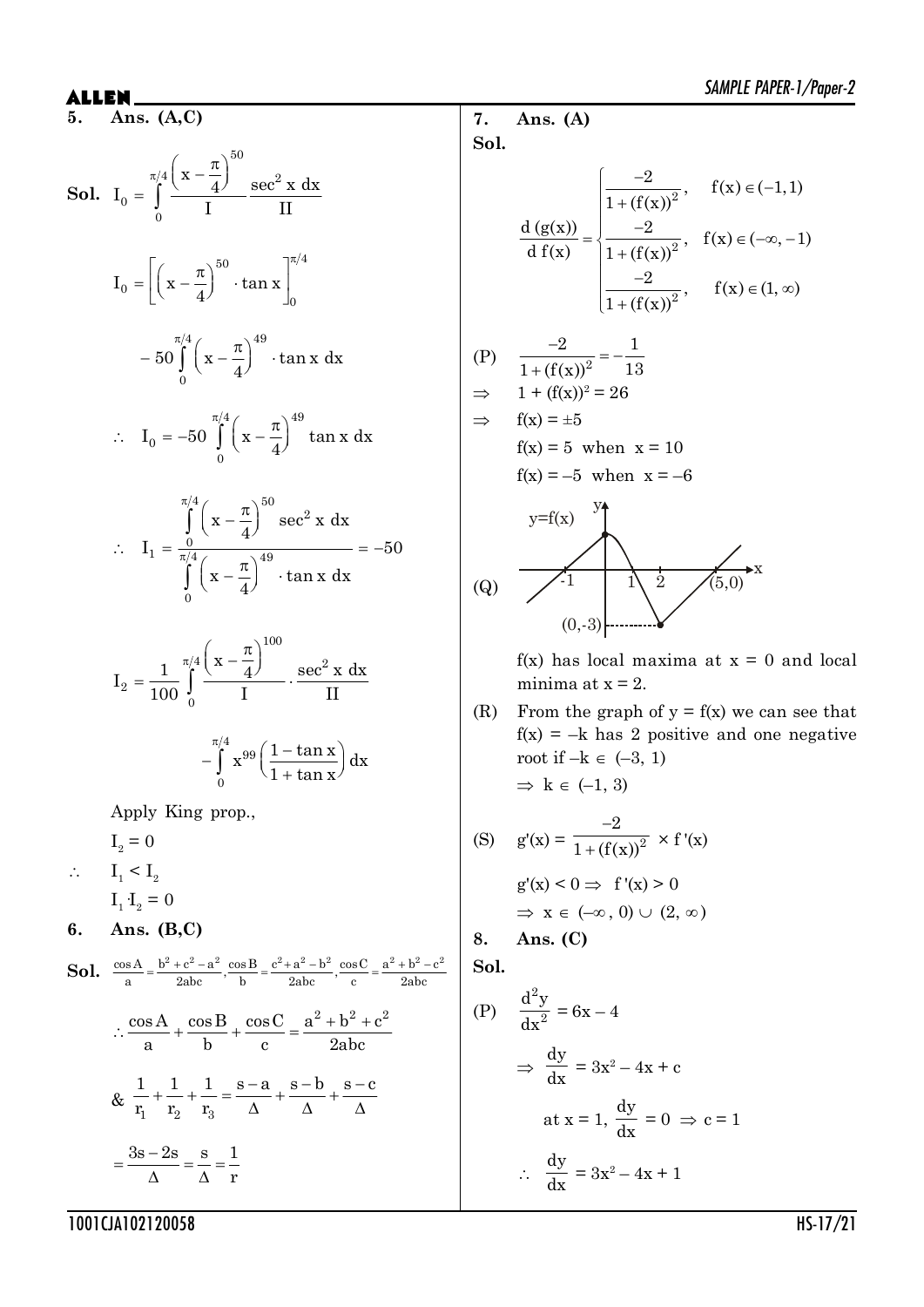SAMPLE PAPER-1/Paper-2

⇒ 
$$
y = x^3 - 2x^2 + x + d
$$
  
\nat x = 1, y = 5  
\n⇒ 5 = 1 - 2 + 1 + d ⇒ d = 5  
\n∴ f(x) = x<sup>3</sup> - 2x<sup>2</sup> + x + 5  
\nf(0) = 5  
\n(Q)  $\frac{dy}{dx} = 2ax + b$   
\n $\frac{dy}{dx}|_{(1,2)} = 2a + b$   
\ny = ax<sup>2</sup> + bx +  $\frac{7}{2}$  passes through (1, 2)  
\n⇒  $2 = a + b + \frac{7}{2}$   
\n⇒  $\frac{a + b = \frac{-3}{2}}{x^2 + 6x + 10}$   
\n $\frac{dy}{dx} = 2x + 6$   
\nSlope of normal at (-2, 2) =  $\frac{-1}{2(-2) + 6}$   
\n $= -\frac{1}{2}$   
\n∴  $\frac{2a + b = -\frac{1}{2}}{2}$  ....(2)  
\nFrom (1) and (2)  
\n $a = 1, b = \frac{-5}{2}$   
\n∴  $\frac{a}{2} - b = \frac{1}{2} + \frac{5}{2} = 3$   
\n(R) 5α (3x<sup>2</sup>) + 10α (2x) + 1 + 2 $\frac{dy}{dx} = 0$   
\n⇒  $\frac{dy}{dx} = \frac{-15a^2x^2 - 20ax - 1}{2}$   
\n⇒  $\frac{dy}{dx} = \frac{a}{2}$   
\n⇒  $\frac{dy}{dx} = \frac{a}{2}$   
\n⇒  $\frac{dy}{dx} = \frac{a}{2}$   
\n⇒  $\frac{dy}{dx} = \frac{a}{2}$   
\n∴  $y = 2x + 2$   
\nLet normal meets the curve at B.  
\n⇒  $5a^2x^3 + 10ax^2 + x + 4x + 4 - 4 = 0$ 

$$
\Rightarrow x = \frac{-1}{\alpha}
$$
  
\n
$$
\therefore B : \left(-\frac{1}{\alpha}, \frac{-2}{\alpha} + 2\right)
$$
  
\nSlope of tangent at B  
\n
$$
= \frac{-\frac{15\alpha^2}{\alpha^2} + \frac{20\alpha}{\alpha} - 1}{2} = 2
$$
  
\n
$$
\therefore \text{ Equation of tangent is}
$$
  
\n
$$
y + \frac{2}{\alpha} - 2 = 2\left(x + \frac{1}{\alpha}\right)
$$
  
\n
$$
\Rightarrow \boxed{y = 2x + 2}
$$
  
\n(S)  $f(x) = \frac{px}{e^x} - \frac{x^2}{2} + x$   
\n $f'(x) = -px e^{-x} + pe^{-x} - x + 1$   
\n $f'(x) = pe^{-x} (-x + 1) + (-x + 1)$   
\n $= (pe^{-x} + 1) (1 - x) \le 0, \forall x < 0$   
\n $\Rightarrow p \le -1$   
\n9. Ans. (A)  
\nSol.  
\n(P)  $f(x) = \text{sgn} (\sin^2 x - \sin x - 1)$   
\n $\sin^2 x - \sin x - 1 = 0$   
\n $\Rightarrow \sin x = \frac{1 \pm \sqrt{5}}{2}$ 

$$
\Rightarrow \sin x = \frac{1 - \sqrt{5}}{2}
$$

f(x) will be discontinuous when

sin x = 1 5 2 2S 4S 5S 1– 5 2 x y x (0, 4S] or x (0, 5S]

 $\Rightarrow$  5x ( $\alpha x + 1$ )<sup>2</sup> = 0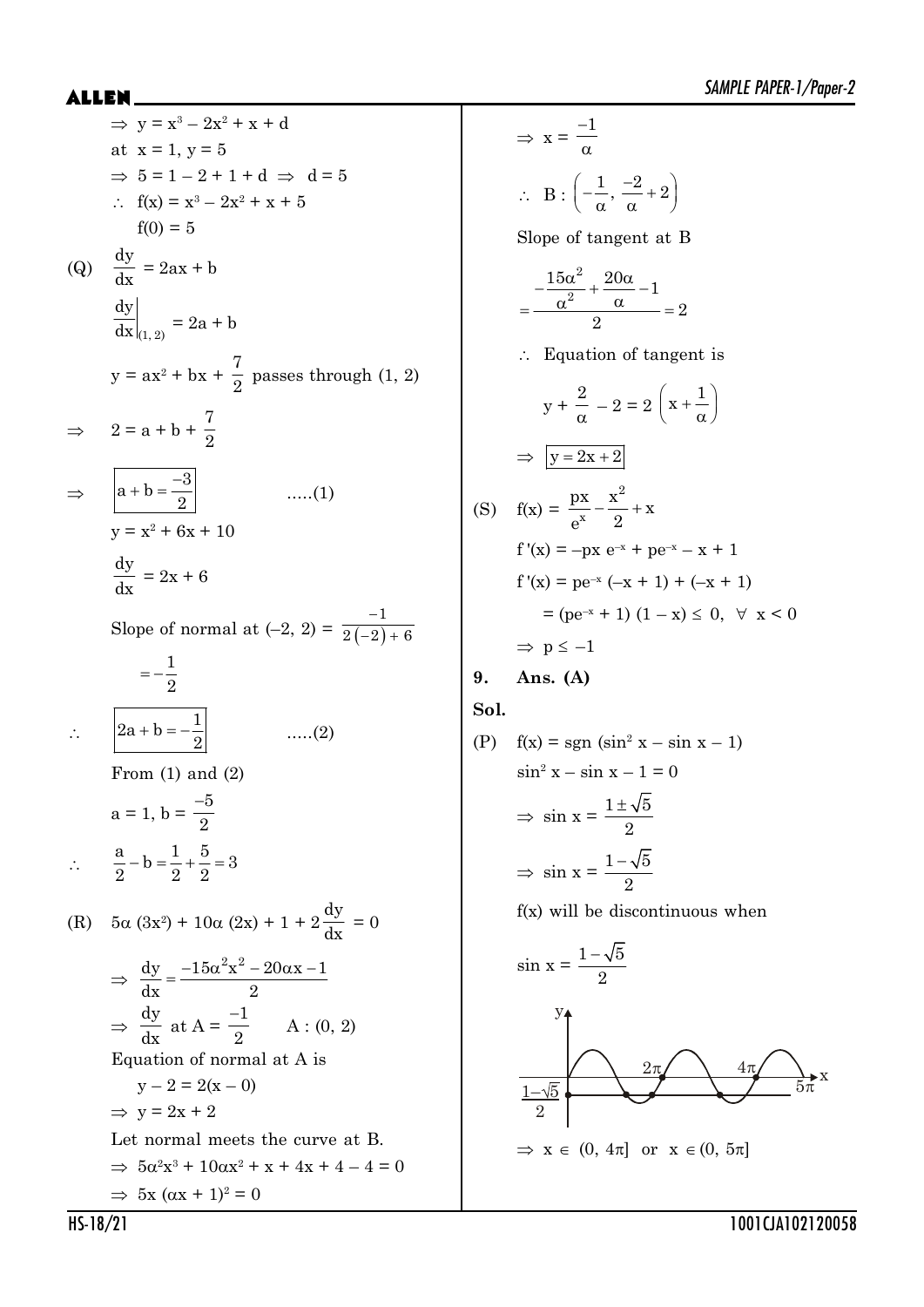(Q) 
$$
y = \left[\frac{f(x)}{g(x)}\right]
$$

$$
y = \left[\frac{x^2 - x + k - 2}{x^2 - x + 1}\right]
$$

$$
y = \left[1 + \frac{k - 3}{x^2 - x + 1}\right]
$$

$$
y = 1 + \left[\frac{k - 3}{\left(x - \frac{1}{2}\right)^2 + \frac{3}{4}}\right]
$$

for y to be continuous in R

$$
0 \le k - 3 < \frac{3}{4} \implies k \in \left[3, \frac{15}{4}\right)
$$
\n
$$
\implies a = 3, \ b = \frac{15}{4}
$$
\n
$$
b - \frac{5a}{4} = \frac{15}{4} - \frac{15}{4} = 0
$$

(R) 
$$
f(x) = \begin{cases} \cos^{-1} x, & \frac{1}{2} \le |x| \le 1 \\ \frac{2|x|}{3} + \frac{\pi}{3} - \frac{1}{3}, & |x| < \frac{1}{2} \end{cases}
$$
  

$$
\begin{cases} \cos^{-1} x, & x \in \left[-1, -\frac{1}{2}\right] \cup \left[\frac{1}{2}, 1\right] \\ 0, & \text{otherwise} \end{cases}
$$

$$
f(x) = \begin{cases} \frac{2x}{3} + \frac{\pi}{3} - \frac{1}{3}, & x \in \left(-\frac{1}{2}, 0\right) \\ \frac{2x}{3} + \frac{\pi}{3} - \frac{1}{3}, & x \in \left[0, \frac{1}{2}\right) \end{cases}
$$

 $\cos^{-1} x$  is non differentiable at  $x = -1$ , 1.  $f(x)$  is non-differentiable at  $x = -1$ , 1  $-\frac{1}{2}, 0,$ 1  $\frac{1}{2}$ , 1.

(S) 
$$
\max [ |x^2 - x - 2|, x^2 - 3x ]
$$



 $max(ln(-x), e^x)$ 



From the above graph of  $y = f(x)$  we can see that f(x) is non differentiable at 3 points.

### **10. Ans. (A)**

**Sol.**

 $(P)$  If  $a = 1$ t  $f(x) = \lim_{t \to \infty} \frac{(1 + \sin \pi x)^t - 1}{(1 + \sin \pi x)^t + 1}$  $\rightarrow \infty$   $(1 + \sin \pi x)^t + 1$  $=\lim \frac{(1+\sin \pi x)^t +\sin \pi x$ <sup>t</sup> + If  $x \in (0, 1) \cup (2, 3) \cup (4, 5)$  $f(x) = 1$ If  $x \in (1, 2) \cup (3, 4) \cup (5, 6)$  $f(x) = -1$ If  $x = 2, 3, 4, 5$  $f(x) = 0$  $\therefore$  f(x) is discontinuous at x = 1, 2, 3, 4, 5 (Q) If  $a = 3$ t  $f(x) = \lim_{t \to \infty} \frac{(3 + \sin \pi x)^t - 1}{(3 + \sin \pi x)^t + 1}$  $\rightarrow \infty (3 + \sin \pi x)^t + 1$  $=\lim \frac{(3+\sin \pi x)^t +\sin \pi x$ <sup>t</sup> +  $f(x) = 1 \forall x \in R$  $\therefore$  f(x) is continuous  $\forall x \in R$ (R) If  $a = 0.5$ t  $f(x) = \lim_{x \to \infty} \frac{(0.5 + \sin \pi x)^t - 1}{(0.5 + \sin \pi x)^t + 1}$  $\rightarrow \infty (0.5 + \sin \pi x)^t + 1$  $=\lim \frac{(0.5 + \sin \pi x)^t - (0.5 + \sin \pi x)^t}{t}$  $+\sin \pi x$ <sup>t</sup> + Limit does not exist at  $x =$  $\frac{1}{2}, \frac{5}{2}, \frac{13}{2}, \frac{17}{2}, \frac{25}{2}, \frac{29}{2}$  $6^{\degree}6^{\degree}6^{\degree}6^{\degree}6^{\degree}6^{\degree}$ 

1001CJA102120058 HS-19/21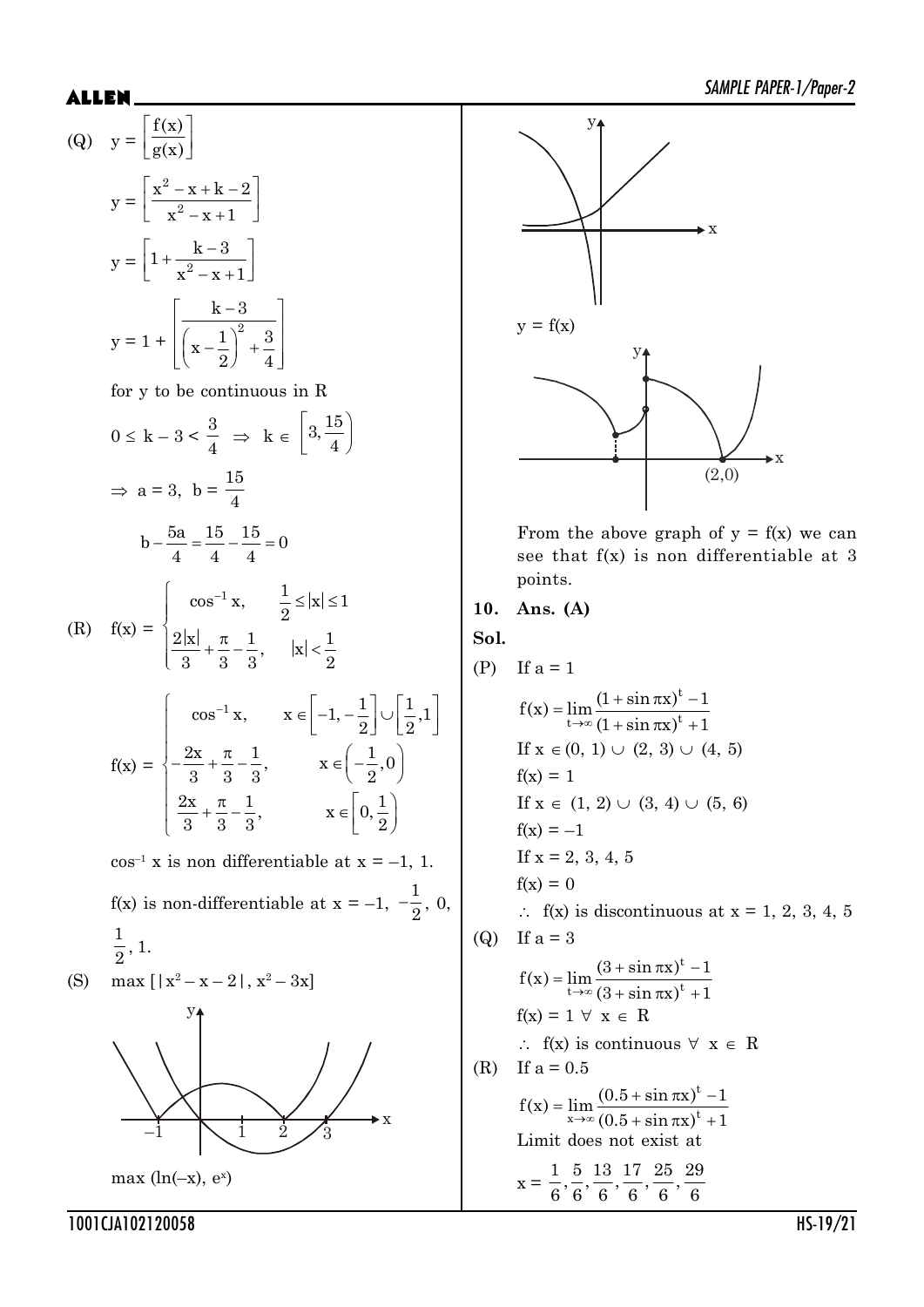(S) If  $a = 0$ 

$$
f(x) = \lim_{t \to \infty} \frac{(\sin \pi x)^t - 1}{(\sin \pi x)^t + 1}
$$
  
(i) If  $x = \frac{1}{2}, \frac{5}{2}, \frac{9}{2}$   
 $f(x) = 0$   
(ii) If  $x \in \left(0, \frac{1}{2}\right) \cup \left(\frac{1}{2}, \frac{3}{2}\right) \cup \left(\frac{3}{2}, \frac{5}{2}\right) \cup \left(\frac{5}{2}, \frac{7}{2}\right)$   
 $\cup \left(\frac{7}{2}, \frac{9}{2}\right) \cup \left(\frac{9}{2}, \frac{11}{2}\right) \cup \left(\frac{11}{2}, 6\right)$   
 $f(x) = -1$   
(iii) If  $x = \frac{3}{2}, \frac{7}{2}, \frac{11}{2}$ 

f(x) is not defined

 $\therefore$  f(x) is discontinuous at

$$
\mathbf{x} = \frac{1}{2}, \frac{3}{2}, \frac{5}{2}, \frac{7}{2}, \frac{9}{2}, \frac{11}{2}
$$

#### **SECTION-II**

#### **1. Ans. (1.00)**

**Sol.** Given  $2(a_1 + a_2 + \dots + a_n) = b_1 + b_2 + \dots + b_n$ 

$$
\Rightarrow 2 \times \frac{n}{2} (2c + (n-2)2) = c \left( \frac{2^{n} - 1}{2 - 1} \right)
$$
  
\n
$$
\Rightarrow 2n^{2} - 2n = c(2^{n} - 1 - 2n)
$$
  
\n
$$
\Rightarrow c = \frac{2n^{2} - 2n}{2^{n} - 1 - 2n} \in \mathbb{N}
$$
  
\nSo,  $2n^{2} - 2n \ge 2^{n} - 1 - 2n$   
\n
$$
\Rightarrow 2n^{2} + 1 \ge 2^{n} \Rightarrow n < 7
$$
  
\n
$$
\Rightarrow n \text{ can be } 1, 2, 3, \dots,
$$
  
\nChecking c against these values of n  
\nwe get c = 12 (when n = 3)  
\nHence number of such c = 1

### **2. Ans. (4.00)**

**Sol.:** We represent the given situation through the following diagram :



•  $C_0$  is the circle passing through A, B, C and D.

• L is the radical axis of  $C_1$  and  $C_2$  given by.

$$
S_1 - S_2 = 0
$$
  
\n
$$
\Rightarrow 2x - 2y - 6 = 0
$$

We use the fact that the radical axes of three circles taken two at a time are concurrent. Thus, L,  $\mathop{\rm L{}}\nolimits_1$  and  $\mathop{\rm L{}}\nolimits_2$  are concurrent :

$$
\begin{vmatrix} 2 & -2 & -6 \\ 1 & 2 & 3 \\ 2 & 3 & \lambda \end{vmatrix} = 0 \Rightarrow \lambda = 4
$$

3. Ans. 
$$
(1.00)
$$

**Sol.** sin y dy  $\frac{dy}{dx}$  – 2 cos y cos x = –sin<sup>2</sup> x cos x

Put 
$$
-\cos y = z
$$
  
\n $\Rightarrow \sin y \frac{dy}{dx} = \frac{dz}{dx}$   
\n $\frac{dz}{dx} + (2 \cos x)z = -\sin^2 x \cos x$   
\nI.F. =  $e^{\int 2\cos dx} = e^{2\sin x}$   
\n $z \cdot e^{2\sin x} = -\int e^{2\sin x} \cos x \sin^2 x dx$   
\n $\therefore z = -\cos y = \frac{-\sin^2 x}{2} - \frac{1}{4} + \frac{\sin x}{2} + ce^{-2\sin x}$   
\n $y = 0$  at  $x = 0$   
\n $\Rightarrow -1 = 0 - \frac{1}{4} + 0 + c$   
\n $\Rightarrow c = -\frac{3}{4}$